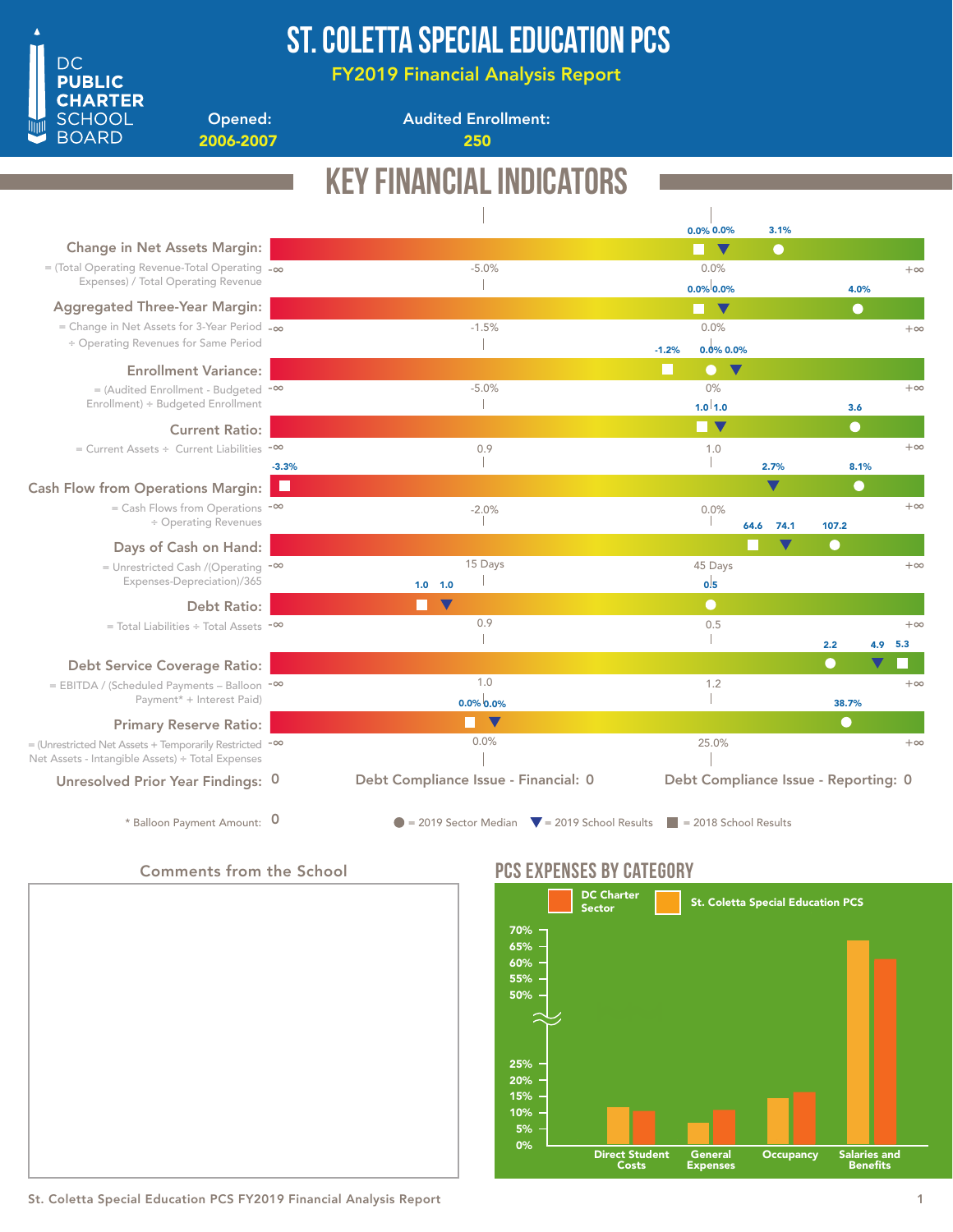### St. Coletta Special Education PCS

FY2019 Financial Analysis Report

|                            | 2019        | 2018        |
|----------------------------|-------------|-------------|
| <b>Total Assets</b>        | \$4,372,010 | \$3,433,013 |
| <b>Current Assets</b>      | \$4,372,010 | \$3,433,013 |
| <b>Total Liabilities</b>   | \$4,372,010 | \$3,433,013 |
| <b>Current Liabilities</b> | \$4,372,010 | \$3,433,013 |
| <b>Net Asset Position</b>  | \$0         | \$0         |

### Financial position FINANCIAL ACTIVITIES

|                                             | 2019         | 2018         |
|---------------------------------------------|--------------|--------------|
| <b>Revenues and Support</b>                 | \$18,390,308 | \$18,100,697 |
| <b>Expenses</b>                             | \$18,390,308 | \$18,100,697 |
| <b>Non-operating Revenues</b><br>(Expenses) | \$0          | \$0          |
| <b>Surplus (Deficit)</b>                    | \$0          | \$0          |

|                                                                                                                                       | 2019 | 2018        |
|---------------------------------------------------------------------------------------------------------------------------------------|------|-------------|
| Qualified/Modified/Adverse Opinion<br>on the Financial Statements                                                                     | No   | <b>No</b>   |
| <b>Material Weakness in Internal</b><br><b>Control over Financial</b><br><b>Reporting (GAS)</b>                                       | No   | No          |
| <b>Non-compliance Material to the</b><br><b>Financial Statements (GAS)</b>                                                            | No   | <b>No</b>   |
| <b>Modified Opinion on Major Federal</b><br><b>Award Programs (Uniform Guidance)</b>                                                  | No   | <b>No</b>   |
| <b>Material Weaknesses in the Internal</b><br><b>Control over Compliance with Major</b><br><b>Federal Programs (Uniform Guidance)</b> | No   | <b>No</b>   |
| <b>Findings and Questioned Costs</b>                                                                                                  | 0    | $\mathbf 0$ |
| <b>Going-Concern Issue</b>                                                                                                            | No   | No          |

# AUDIT FINDINGS **The CONSTRUCT OF STRUCK EXPENSES PER STUDENT**

|                                                                 | 2019     | 2018     | 2019 Sector<br><b>Median</b> |
|-----------------------------------------------------------------|----------|----------|------------------------------|
| <b>DC Funding</b><br>per Student                                | \$61,094 | \$59,787 | \$19,863                     |
| <b>Grants and</b><br><b>Contributions</b><br><b>Per Student</b> | \$0      | \$0      | \$346                        |
| <b>Total Revenues</b><br>per Student                            | \$73,561 | \$73,282 | \$23,270                     |
| <b>Expenses per</b><br><b>Student</b>                           | \$73,561 | \$73,282 | \$22,981                     |

## PCSB OBSERVATIONS

The school was established by a nonprofit organization called St. Coletta of Greater Washington Inc. (SCGW). A management agreement between the school and SCGW took effect May 22, 2006. Under the agreement, SCGW manages all of the school's programs and provides operational assistance in the form of facilities, equipment, personnel, financial management, operating services, and supplies in exchange for monthly management fees that are equal to the revenue and support for the school. For FY 2019, 100% of the school's expenses were paid to SCGW as management fees, so certain financial performance metrics are not applicable, e.g., the school has no debt or other obligations and over 95% of liabilities consisted of payments to SCGW. As of June 30, 2019, the management agreement renews automatically for successive terms of one year, unless either party provides notice at least 90 days before the next anniversary date. The school expects the agreement to continue for the upcoming term.

The school had positive cash flow from operations and ended 2019 with \$3.5M, or 74 days of cash.